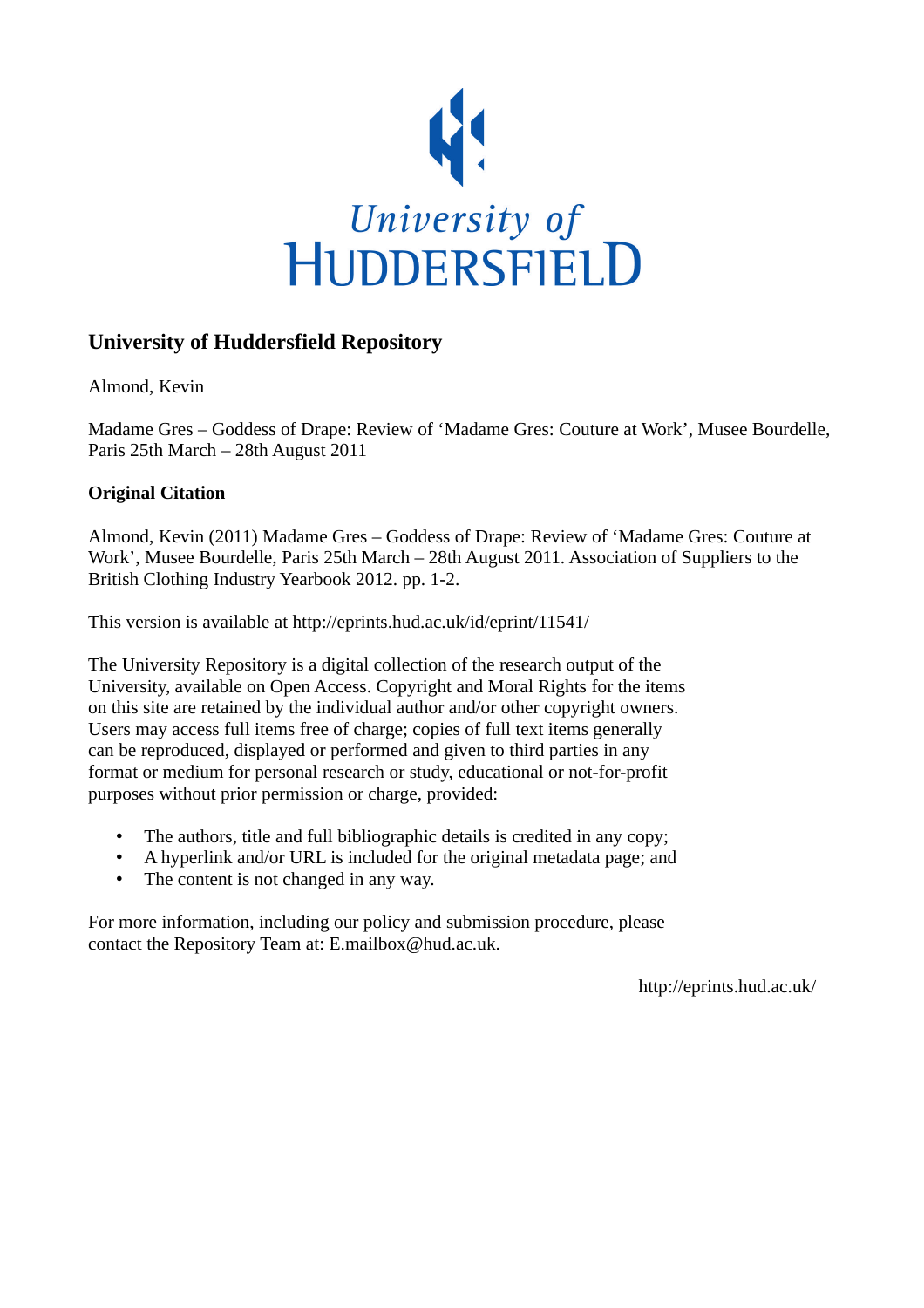## **MADAME GRES – GODDESS OF DRAPE Review of 'Madame Gres: Couture at Work', Musee Bourdelle, Paris 25th March – 28th August 2011**

With the revived importance attached to object based research for fashion scholars and its obvious significance to fashion designers, the Madame Gres retrospective at the Musee Bourdelle in Paris, promoted an ideal opportunity to analyse her work in close detail. As fashion historian Valerie Steele (1998) commented; "Object based research provides unique insights into the historic and aesthetic development of fashion" (p.27). It allows the researcher to analyse the history, material, construction, design, and function of garments. This can be achieved through touching, feeling and by trying clothes on. The fashion scholar can gain an understanding about a garments cultural significance and its impact on fashion design and technology. The designer or pattern cutter can be inspired by the design and construction of the garment, its fabrication, colour and cut.

For fashion professionals and students, exhibitions that celebrate the work of fashion designers are extremely important and a constant delight. We are extremely pro-active in the fashion department at University of Huddersfield, in encouraging our students to visit as many exhibitions and costume collections as possible. After spending hours poring over fashion magazines in order to analyse photographs of clothes or looking at designer ranges in retail outlets, the chronological legacy of a designers work suddenly comes to life in the exhibition. The garments live and breathe; their aesthetic qualities and even flaws are suddenly visually accessible. This was certainly the case with the Madame Gres display. Her unique and extremely intricate approach to making couture garments through painstaking draping and pleating of fabrics was evoked in dynamic three dimensions.

The exhibition was housed in the museum dedicated to French sculptor Antoine Bourdelle, a building which had also been his studio and living quarters. The designs are showcased both in the exhibition and living space of the sculptor. This gives the clothes a dramatic poignancy, inviting an analogy between both sculpting with stone and draping with cloth. Madame Gres possessed an acknowledged sculptural approach to making clothes, she used her hands to fashion jersey, crepe and taffeta into garments that both stroked and caressed the body. Like a sculptor she both pushed and pulled cloth into structural forms as opposed to cutting into it. This is perhaps best exemplified in her white Goddess dresses, displayed in a specialist section of the exhibition. Minimalist and simplistic at first glance they disquise the complex and subtly hidden couture skills that were embedded into each garment. Closer scrutiny and analysis reveals the highly sophisticated and painstaking technical tricks that were utilised in their construction. The celebrated sensory connection Madame Gres had with cloth and the body was uncanny. It was particularly fascinating to me, as a pattern cutter to physically observe the thorough attention to detail and the hand stitching that carefully arranged tiny pleats and gathers over the human anatomy in order to flatter three dimensional proportions.

As well as garments the exhibition included sketches, swatch books of fabrics, press cuttings, photographs and toile's, providing an insightful glimpse into the designer's work methods. Many of the dresses from the early 1930's to 1989 could comfortably still be worn by the stylish today. This reflects the timeless quality of a Madame Gres outfit and her avowed disinterest in fashion, "She didn't see the necessity to update her look every six months" (Vioght, 2011, p.2). Fashion professionals often refer to Gres as a: "Designers designer" (Benaim, 2000, p.4). This gives credibility to the respect paid by other designers to her work, particularly mirrored in the clothes created by Azzedine Alaia, Herve Leger and Rei Kawakubo today. The beguiling simplicity of her art conceals the technical complexity of its expertise. The clothes for instance are incredibly light and remained so throughout the six decades of her career, transcending periods in fashion such as the 1950's when garments were weighed down with petticoats and underpinnings such as corsetry and padding.

Madame Gres' signature clothes were primarily sculptural, asymmetrical and draped, evoking the antique world of neo-classism. For me personally there were several standout garments from the show. The first was the emerald green, jersey day dress from 1946, with its scrolled fabric around the hips and heavily pleated set in sleeve that emphasised the wide shouldered look of the mid 1940's. It was interesting to note how this scrolled technique was used in a